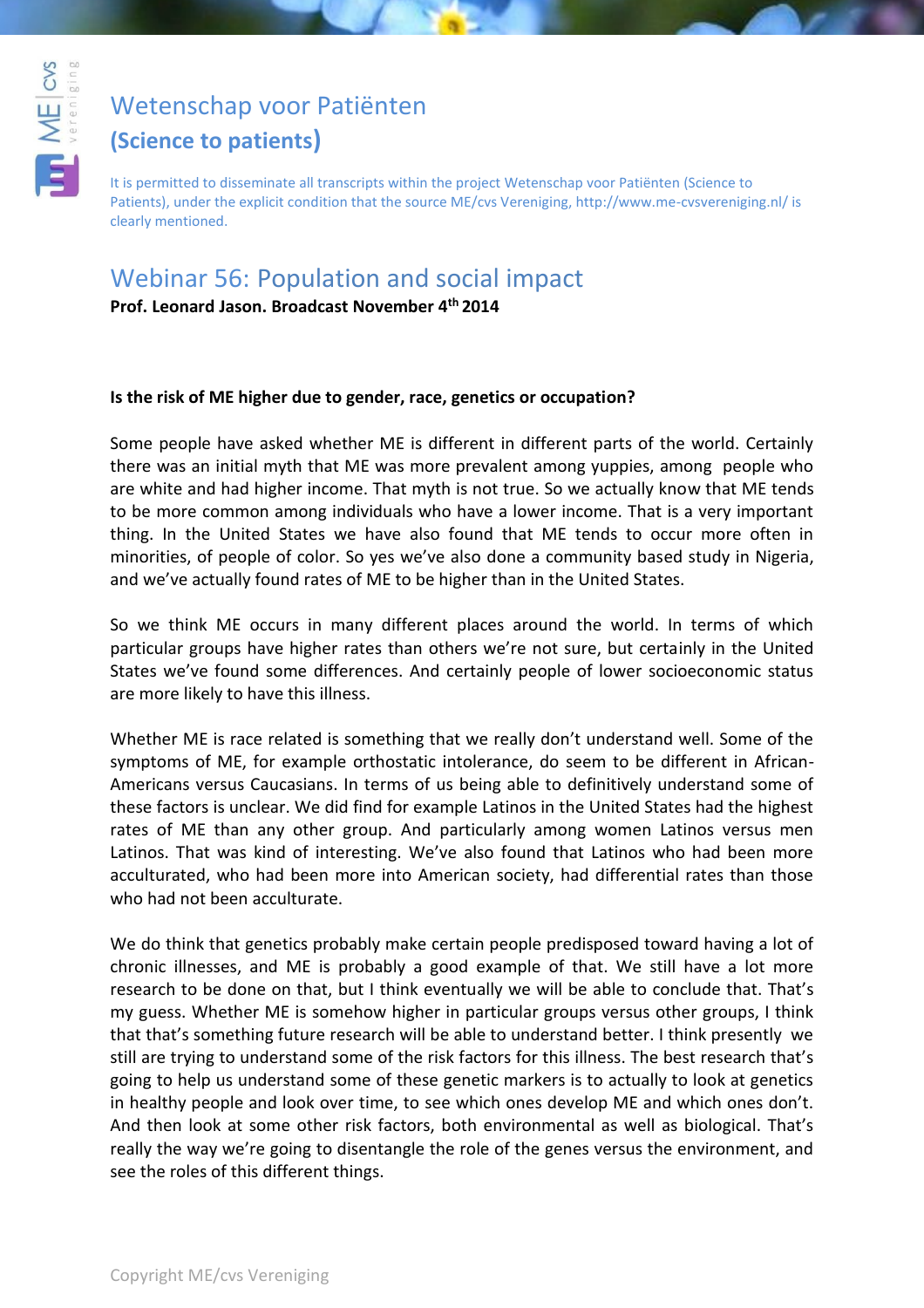#### **What did you find in long-term studies about recovery rates?**

There have only been a few long-term studies involving individuals with ME. It does seem like individuals who have longer illness tend to have more cognitive difficulties and more symptoms. Actually we are working on a paper now, trying to look at people who have had this illness for a longer period of time. There really aren't a lot of studies that have been published in this area. But it does look like length does increase some severity issues.

#### **What functional impairments do you see in people with ME? How severe can they be?**

Patients with ME have as severe functional impairments as any of the major illnesses, including cancer. And on and on in terms of different very significant chronic illnesses. So these are very sick patients. Patients who really need the best medical care, and patients who are often provided the worst. We see some of the worst functional areas that people have is the physical capacity to do things. Endurance, stamina, that's probably the area where people have the greatest limitations. Sometimes cognitive confusion, where a person basically can't remember things or can't remember why they're doing something. And that often makes it very difficult for a person to be in a work setting. There's the physical impairment of being able to do things consistently over time and then the next day continue to do that. You see lots of impairments particularly with this post exertional type of testing. With cognitive challenges too it seems to be really very difficult to think and remember things and focus on things. There are neurocognitive and post exertional functional impairments that we see in patients.

#### **What is the cost to the individual and society?**

Economic analyses have been sometimes done and in America our group has estimated that the cost might be up to twenty billion dollars a year, for the types of problems that patients have with ME. But the real cost is to the patients who are in a situation that they have one of the most severe illnesses that we know of, and they're actually provided the least comprehensive treatment. So here are individuals who have one of the most difficult problems we can think of and they're questioned about the validity whether they really have an illness. Can you think of anything worse in terms of a personal cost than being so sick and having people questioning whether you really are ill or not.

Funding by the government has been at very low levels. Really needed are places you can go to, to get diagnosed and treated. And in the United States these generally don't exist. If you have cancer, if you have MS you can go to specialized clinics, and you get the best diagnosis and the best treatment. But for example, I live in Chicago and there really aren't physicians who are specialists who treat patients with ME. And that's a problem. So we need to have the type of healthcare that involves services which are available to patients. And right now they don't have that services nor do they have the research dollar investment to provide the types of data that we need to find out which pharmacological treatments are most effective with patients. So in both the research arena and in the service delivery arena we're provided with very low amounts of resources, given the severity of this problem that affects our populations.